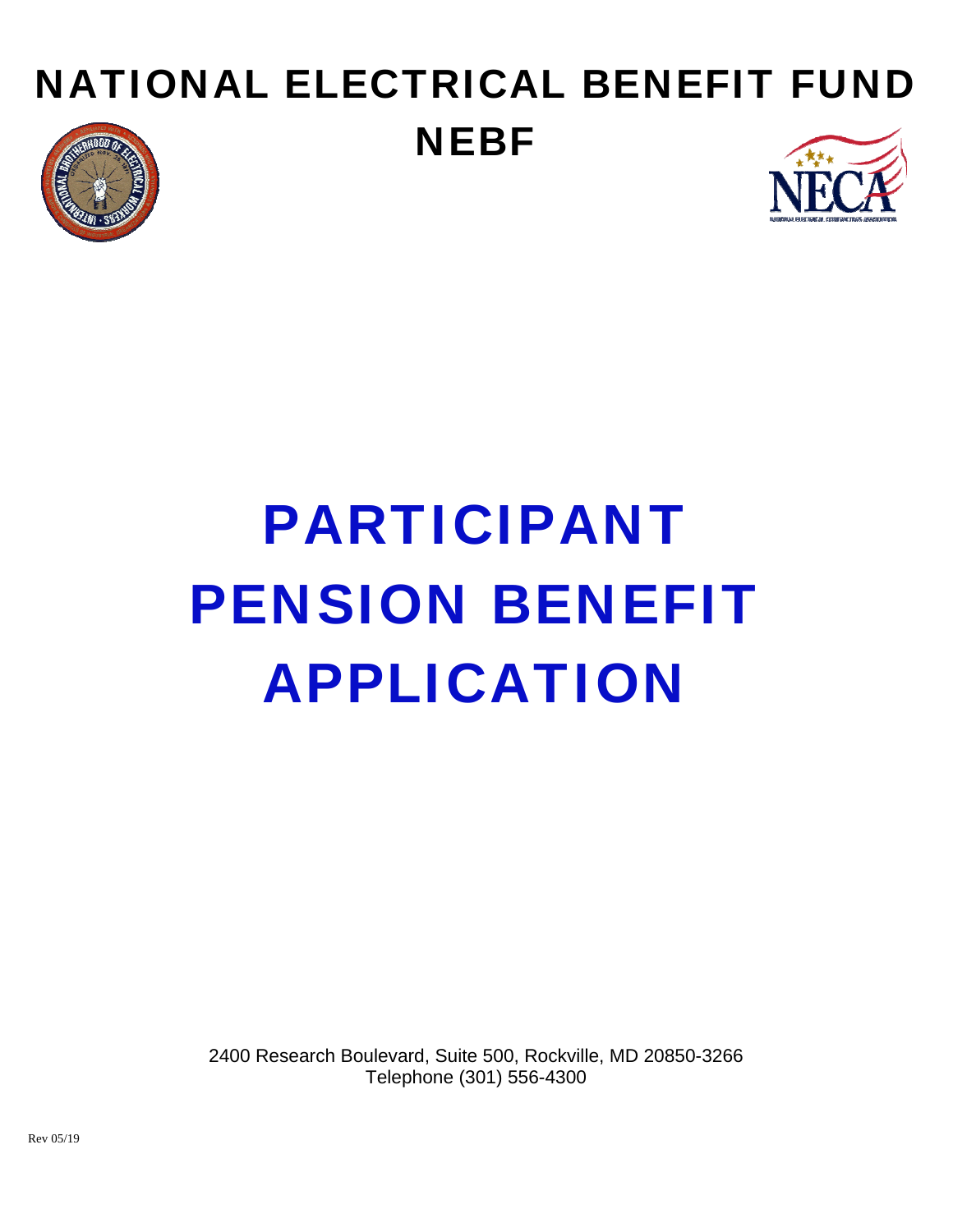## **RETURN TO WORK POLICY**

### **If you are receiving an early or normal retirement benefit:**

- You must immediately notify the NEBF if you return to work in the electrical industry for forty (40) or more hours per month.
- If you are receiving an early or normal retirement benefit and you return to work in the electrical industry for forty (40) or more hours per month, your benefit will be suspended until such time that you actually retire. Any hours worked in covered employment after you return to work will be included in the calculation for your eventual pension benefit. No deduction will be made in your benefit on account of your return to work.

## **If you are receiving a disability benefit:**

- You must immediately notify the NEBF if you return to any employment or if you are no longer disabled.
- If you are receiving a disability benefit and you return to any employment, your disability benefit will cease and you will no longer be considered disabled for NEBF purposes.

## **Failure to notify the NEBF of subsequent employment:**

• If you return to work in the electrical industry (or return to any work if you are receiving a disability benefit) and do not inform the NEBF, when the NEBF becomes aware of such employment, the NEBF will presume that you are working for forty (40) or more hours per month (or that you are no longer disabled) and will suspend your benefit. You will be required to refund any improper benefits received while employed and the NEBF is authorized to deduct any amount owed from your future pension benefits. If you are receiving a normal or early retirement pension benefit when you return to work, the amount of the deduction may be up to 100% of all monthly benefits due to you until the overpayment is recouped. The deduction may also continue against your spouse's benefit after your death. You may rebut any presumption made by the NEBF by supplying acceptable information concerning your work status and you can appeal any suspension under the claims and appeals procedures found in the Summary Plan Description.

Applicable Department of Labor Regulations may be found in Section 2530.203-3, Title 29 of the Code of Federal Regulations. The NEBF's rules may be found in Section 15 of the *Plan of Benefits for the NEBF*.

# PLEASE RETAIN THIS PAGE FOR YOUR RECORDS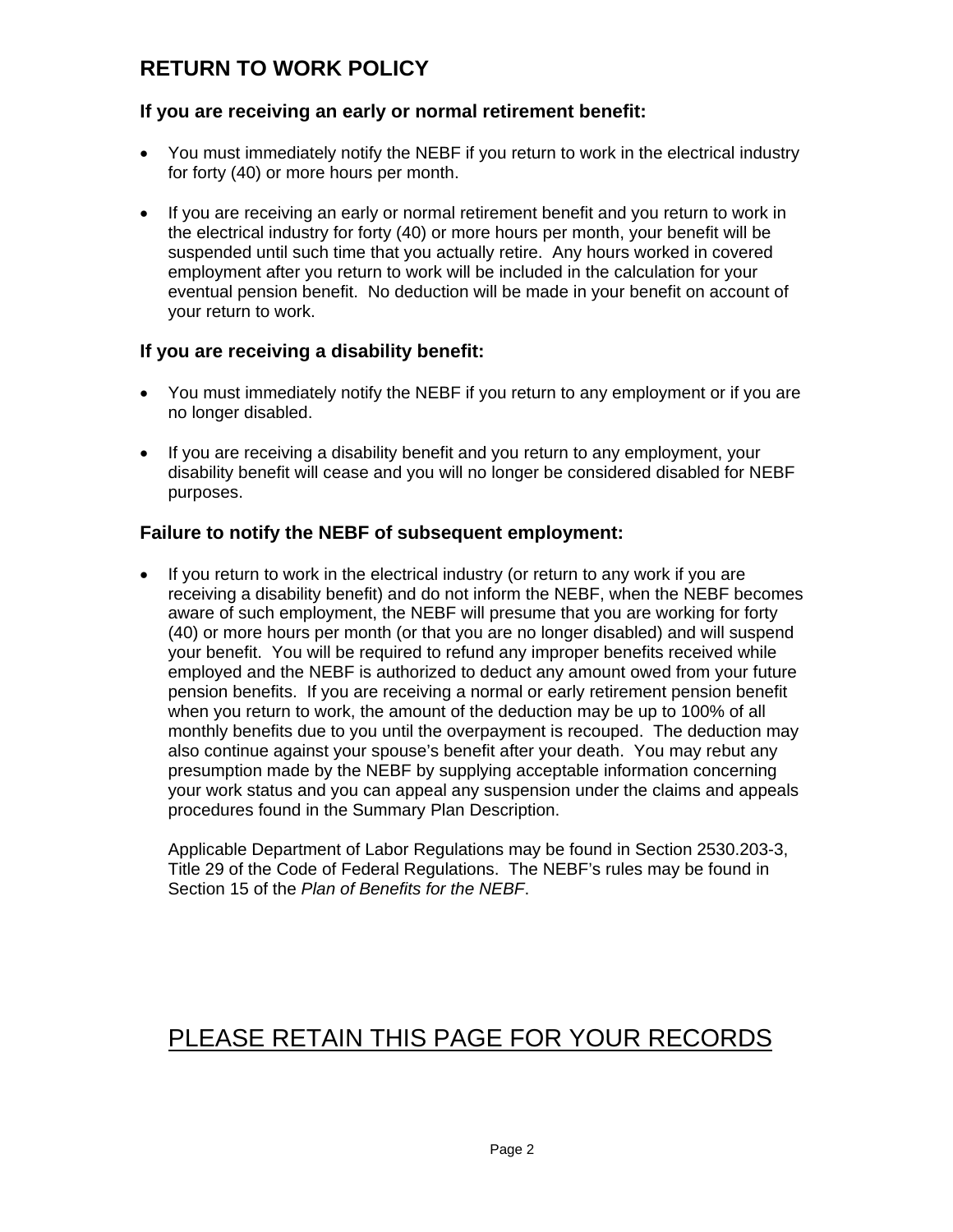# National Electrical Benefit Fund Participant Pension Benefit Application

To avoid delays in the process and receipt of your benefit, please follow these instructions carefully and completely.

- 1. Print all information requested.
- 2. Read and respond to each page carefully.
- 3. Remember to attach supporting documentation.
- 4. Remember to **sign and date** this application.
- 5. Submit original application. Faxes and Xerox copies will not be accepted.

Once your completed application and the required documents are received, the Fund will send you a letter acknowledging receipt of the application. If you do not receive a letter within 30 days, you should contact the Fund's office.

If your claim is denied, a written notice of the reason for denial of benefits will be sent to you.

## **PLEASE MAIL COMPLETED APPLICATION WITH ATTACHMENTS TO:**

National Electrical Benefit Fund Suite 500 2400 Research Blvd Rockville, MD 20850-3266

If you have any questions about the National Electrical Benefit Fund or this application, you may call the Fund's office at 301-556-4300 or visit our website at www.nebf.com.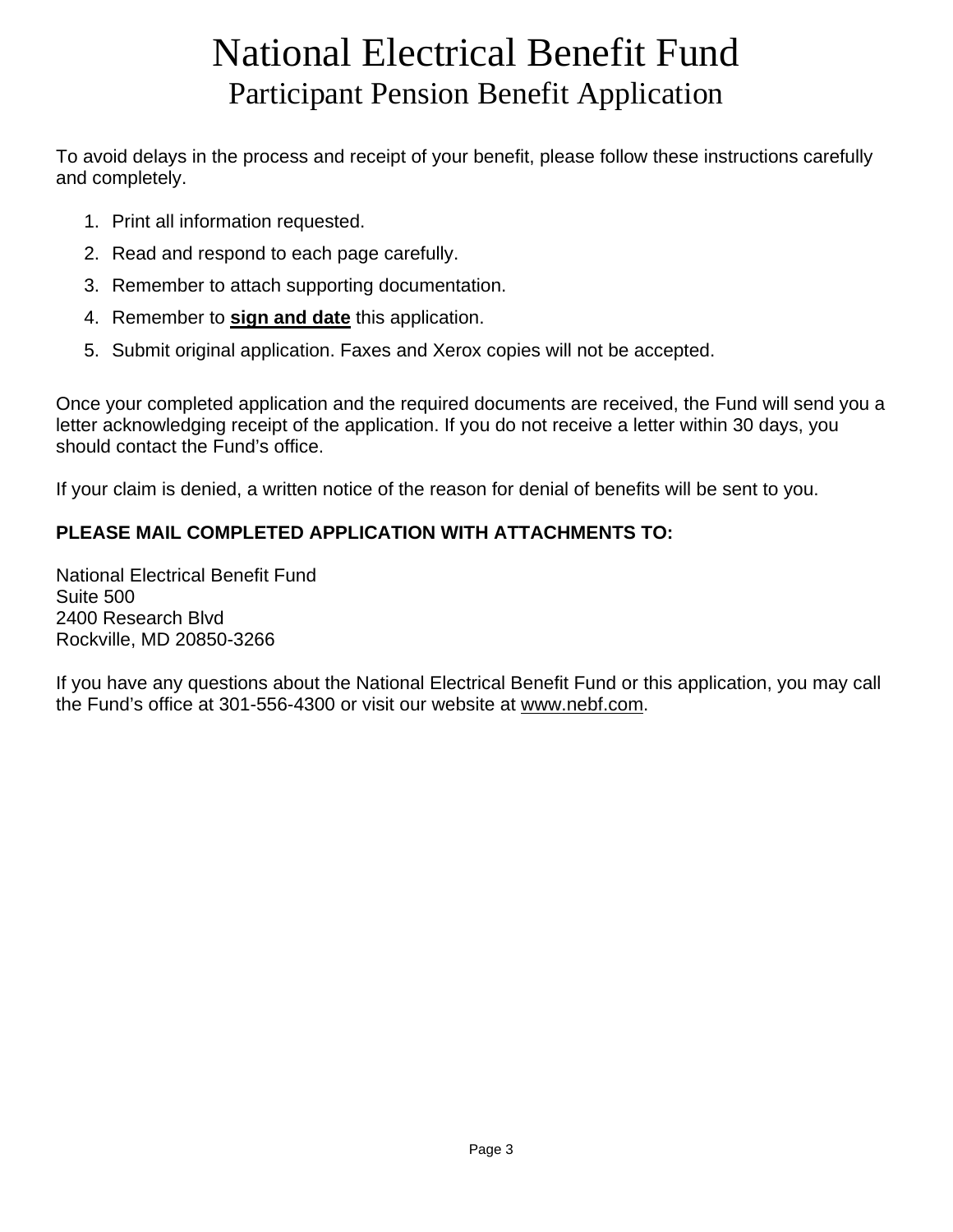## **Proof of Age**

To be eligible for a pension, you are required to submit proof of age. Submitting one clear photocopy from the Primary Proof list (below on the left) satisfies the proof of age requirement. However, if you cannot submit one primary document, submitting two clear photocopies from the Secondary Proof list (below on the right) may satisfy the proof of age requirement.

**Note**: If your name on your pension application differs from your name on your proof of age, you must also submit documentation substantiating your name change (marriage certificate, etc.).

**Note**: If you are presently married, you are required to submit proof of marriage and your spouse is required to submit the proof of age.

**Note:** If there is a difference between the last name on your spouse's birth certificate and your marriage certificate, you must also submit proof of your spouse's name change (previous marriage certificate, divorce decree, etc).

| Primary Proof - One Required               |                   |                          | Secondary Proof - Two Reo                                                                                                                                                                                                           |
|--------------------------------------------|-------------------|--------------------------|-------------------------------------------------------------------------------------------------------------------------------------------------------------------------------------------------------------------------------------|
| <b>Birth Certificate</b><br>1 <sub>1</sub> | O<br>$\mathsf{R}$ | 1.                       | A signed statement by the<br>at birth. This statement n                                                                                                                                                                             |
| 2.<br><b>Baptismal Certificate</b>         |                   |                          |                                                                                                                                                                                                                                     |
| 3.<br><b>Registration of Birth</b>         |                   | 2.                       | U.S. Census Record. Forr<br>Office.                                                                                                                                                                                                 |
| <b>Naturalization Papers</b><br>4.         |                   |                          |                                                                                                                                                                                                                                     |
| 5.<br><b>Immigration Papers</b>            |                   | 3.                       | School record certified by t                                                                                                                                                                                                        |
| 6.<br>Passport                             |                   |                          |                                                                                                                                                                                                                                     |
| <b>Hospital Birth Record</b><br>7.         |                   | 4.                       | Military discharge papers.                                                                                                                                                                                                          |
|                                            |                   | 5.                       | Vaccination record certified                                                                                                                                                                                                        |
|                                            |                   | 6.                       | The signed application for<br>attached insurance policy<br>applicant.                                                                                                                                                               |
|                                            |                   | $\overline{\phantom{a}}$ | <b>N</b> A contract the contract of the contract of the contract of the contract of the contract of the contract of the contract of the contract of the contract of the contract of the contract of the contract of the contract of |

| <b>Primary Proof - One Required</b> | Ω | Secondary Proof - Two Required                                                                                                                                                      |
|-------------------------------------|---|-------------------------------------------------------------------------------------------------------------------------------------------------------------------------------------|
| 1.<br><b>Birth Certificate</b>      |   | A signed statement by the physician or midwife in attendance<br>1.                                                                                                                  |
| 2.<br><b>Baptismal Certificate</b>  | R | at birth. This statement must be notarized.                                                                                                                                         |
| 3.<br><b>Registration of Birth</b>  |   | U.S. Census Record. Forms are available through the Post<br>2.                                                                                                                      |
| 4. Naturalization Papers            |   | Office.                                                                                                                                                                             |
| 5.<br><b>Immigration Papers</b>     |   | School record certified by the custodian of such records.<br>3.                                                                                                                     |
| 6.<br>Passport                      |   |                                                                                                                                                                                     |
| 7.<br><b>Hospital Birth Record</b>  |   | Military discharge papers.<br>4.                                                                                                                                                    |
|                                     |   | Vaccination record certified by the custodian of such records.<br>5.                                                                                                                |
|                                     |   | The signed application for a life insurance policy and<br>6.<br>attached insurance policy bearing the age or date of birth of<br>applicant.                                         |
|                                     |   | Marriage records showing the date of birth or age.<br>7.<br>Application for marriage license, marriage certificate, or<br>church record certified by the custodian of such records. |
|                                     |   | Child's birth certificate showing your age at the time of their<br>8.<br>birth.                                                                                                     |

**Note:** If any of these documents are in a foreign language except for Spanish, a certified English translation **is required**.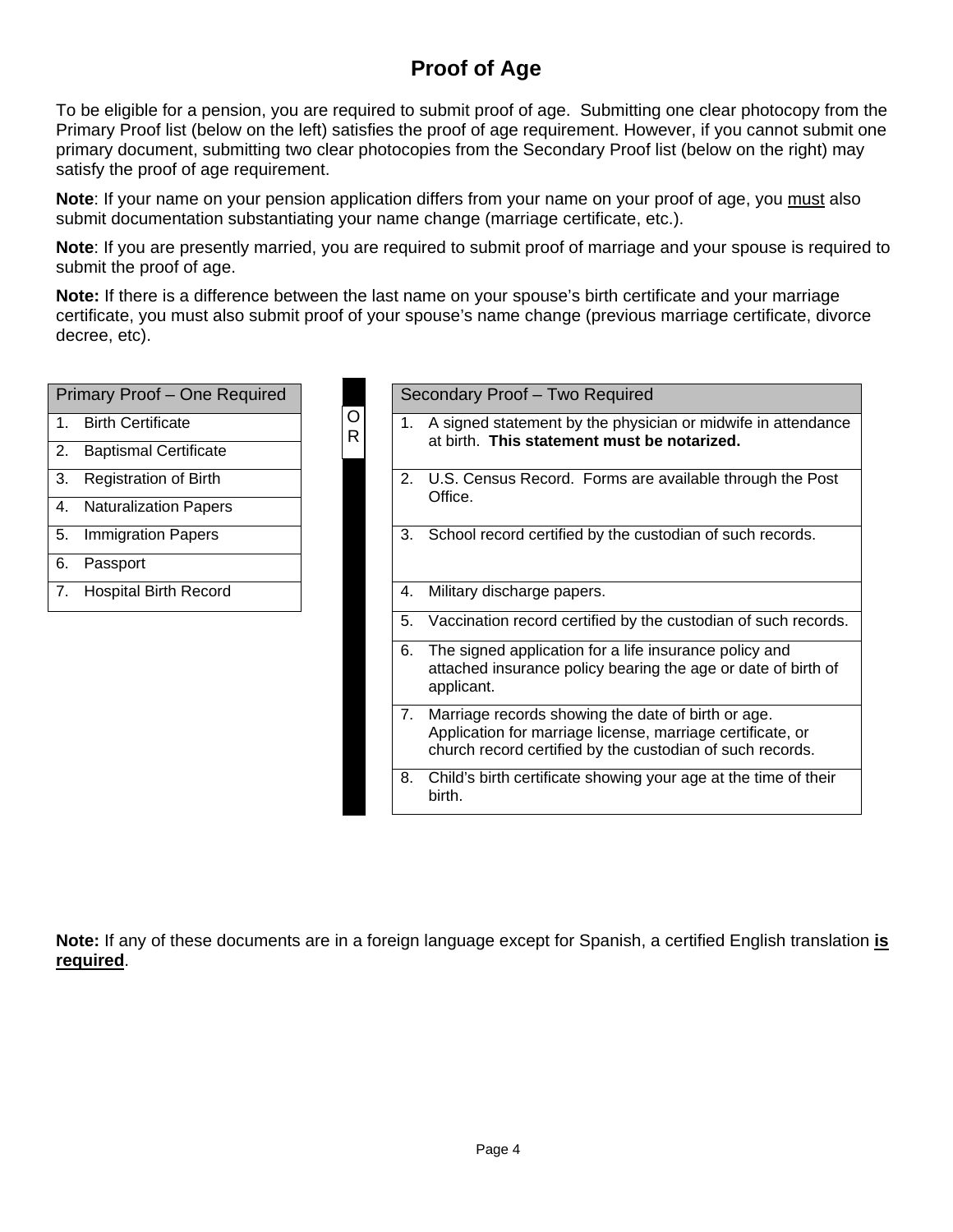| <b>Participant</b><br>1                                                                                                                                 |  |  |  |  |  |  |  |  |  |  |
|---------------------------------------------------------------------------------------------------------------------------------------------------------|--|--|--|--|--|--|--|--|--|--|
| What type of pension are you applying for?<br>Normal<br>Early<br><b>Disability</b>                                                                      |  |  |  |  |  |  |  |  |  |  |
| When is your planned retirement date from<br>the electrical industry or onset date<br>of disability?<br>Year<br>Month<br>Day                            |  |  |  |  |  |  |  |  |  |  |
| Have you been approved for a Social Security Disability Benefit? $\Box$ Yes<br>$\square$ No<br>$\Box$ Pending                                           |  |  |  |  |  |  |  |  |  |  |
| $\prime$<br>Date of Social Security Disability Award:<br>Year<br>Month<br>Day<br>Briefly describe your disability and include supporting documentation. |  |  |  |  |  |  |  |  |  |  |
|                                                                                                                                                         |  |  |  |  |  |  |  |  |  |  |
|                                                                                                                                                         |  |  |  |  |  |  |  |  |  |  |
| <b>Participant's Social Security Number</b><br>Date of Birth<br>Month<br>Year<br>Day                                                                    |  |  |  |  |  |  |  |  |  |  |
| One marital status must be checked:<br><b>Widowed</b><br><b>Married</b><br><b>Divorced</b><br><b>Single</b>                                             |  |  |  |  |  |  |  |  |  |  |
| $\Box$ Mr.<br>$\square$ Mrs.<br>$\Box$ Ms.<br>$\Box$ Miss<br>$\square$ Male<br>$\Box$ Female                                                            |  |  |  |  |  |  |  |  |  |  |
| <b>First Name</b>                                                                                                                                       |  |  |  |  |  |  |  |  |  |  |
|                                                                                                                                                         |  |  |  |  |  |  |  |  |  |  |
| <b>Middle Name</b>                                                                                                                                      |  |  |  |  |  |  |  |  |  |  |
|                                                                                                                                                         |  |  |  |  |  |  |  |  |  |  |
| <b>Last Name</b>                                                                                                                                        |  |  |  |  |  |  |  |  |  |  |
|                                                                                                                                                         |  |  |  |  |  |  |  |  |  |  |
| <b>Mailing Address Line 1</b>                                                                                                                           |  |  |  |  |  |  |  |  |  |  |
|                                                                                                                                                         |  |  |  |  |  |  |  |  |  |  |
| <b>Mailing Address Line 2</b>                                                                                                                           |  |  |  |  |  |  |  |  |  |  |
|                                                                                                                                                         |  |  |  |  |  |  |  |  |  |  |
| City<br><b>State</b>                                                                                                                                    |  |  |  |  |  |  |  |  |  |  |
|                                                                                                                                                         |  |  |  |  |  |  |  |  |  |  |
| Zip Code\Postal Code<br><b>TelephoneNumber</b>                                                                                                          |  |  |  |  |  |  |  |  |  |  |
| $\blacksquare$                                                                                                                                          |  |  |  |  |  |  |  |  |  |  |
| <b>Country of Citizenship</b>                                                                                                                           |  |  |  |  |  |  |  |  |  |  |
| <b>US Citizen</b><br>$\Box$ Yes<br>$\square$ No<br>US Resident $\Box$ Yes<br>$\Box$ No                                                                  |  |  |  |  |  |  |  |  |  |  |
| <b>EMAIL ADDRESS:</b>                                                                                                                                   |  |  |  |  |  |  |  |  |  |  |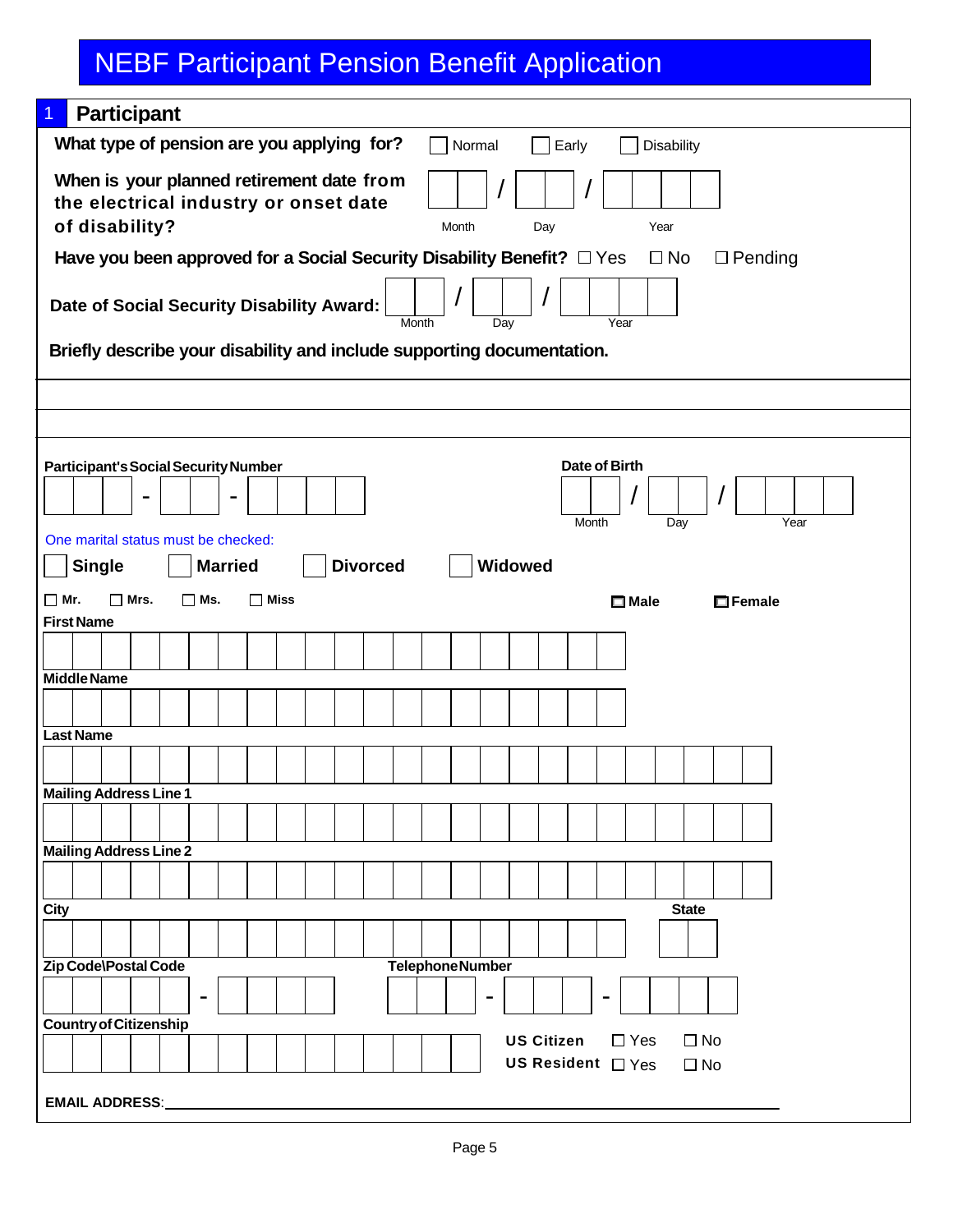## 2 **Current Spouse**

If you are currently married, please provide the following information concerning your spouse*.*

| <b>Spouse's Social Security Number</b>                                           | <b>Spouse's Date of Birth</b>                                                                                 |
|----------------------------------------------------------------------------------|---------------------------------------------------------------------------------------------------------------|
|                                                                                  | Month<br>$\overline{Day}$<br>Year                                                                             |
|                                                                                  |                                                                                                               |
|                                                                                  | <b>Date of Marriage</b>                                                                                       |
| $\Box$ Ms.<br>$\Box$ Miss<br>$\square$ Mr.<br>$\Box$ Mrs.                        | Year<br>Month<br>Day                                                                                          |
| <b>First Name</b>                                                                |                                                                                                               |
|                                                                                  |                                                                                                               |
| <b>Middle Name</b>                                                               |                                                                                                               |
|                                                                                  |                                                                                                               |
| <b>Last Name</b>                                                                 |                                                                                                               |
|                                                                                  |                                                                                                               |
| <b>Maiden Name</b>                                                               |                                                                                                               |
|                                                                                  |                                                                                                               |
|                                                                                  | If your spouse has ever gone by a name other than the one listed on your marriage certificate, please         |
| send documentation.                                                              |                                                                                                               |
| 3<br><b>Participant's Former Spouse(s)</b>                                       |                                                                                                               |
|                                                                                  | If you have been previously married, please provide the information below. Note: If divorced, submit          |
| complete copies of all signed Divorce Decrees and Marital Settlement Agreements. |                                                                                                               |
| Do not list your current spouse.                                                 |                                                                                                               |
|                                                                                  |                                                                                                               |
| Former Spouse(s) Name                                                            | <b>LIST ALL PREVIOUS SPOUSE(S)</b><br>Reason<br>Date Married<br>Date Marriage Ended<br>(Divorce, Death, Etc.) |
|                                                                                  |                                                                                                               |
|                                                                                  |                                                                                                               |
|                                                                                  |                                                                                                               |
|                                                                                  |                                                                                                               |
|                                                                                  |                                                                                                               |
|                                                                                  |                                                                                                               |
|                                                                                  |                                                                                                               |
|                                                                                  |                                                                                                               |
|                                                                                  |                                                                                                               |
|                                                                                  |                                                                                                               |
|                                                                                  |                                                                                                               |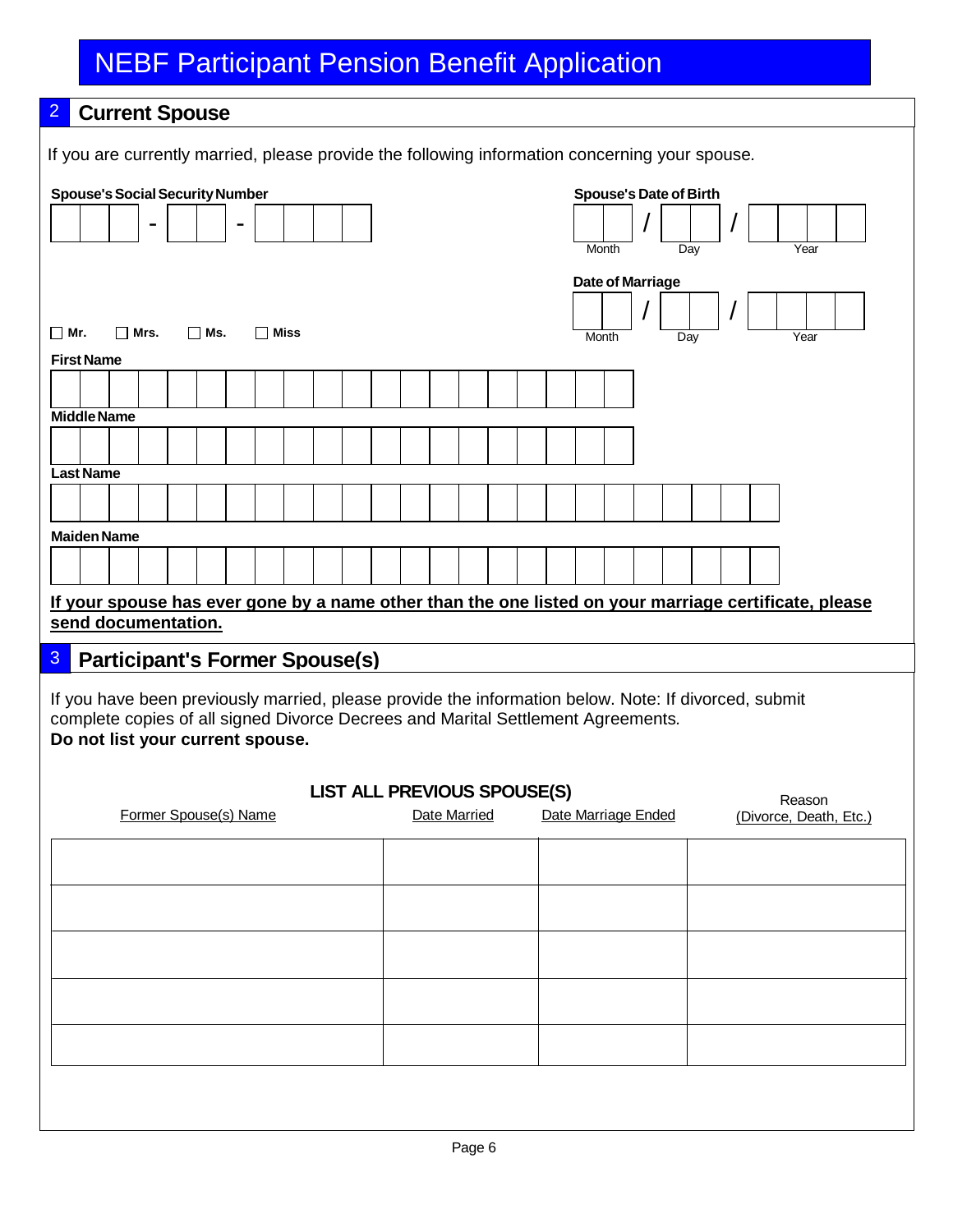## 4 **Joint and Survivor Annuity Benefit**

Section 16 of the Plan of Benefits for the NEBF provides that a married participant shall receive, instead of the monthly benefit to which he/she is entitled, a reduced monthly benefit for as long as he/she lives, with the provision that after his/her death, one-half (1/2) or three-quarters (3/4) of such reduced monthly benefit shall continue to be paid to his/her eligible spouse so long as such spouse survives him/her, unless the participant elects, in writing, with the written consent of his/her spouse, not to receive such a "joint and survivor annuity benefit". If the participant and his/her spouse elect not to receive the "joint and survivor annuity benefit", then the participant will receive a "single life benefit", which will provide for a larger monthly pension payment for the participant's life, but upon his/her death, payments would cease and there would be no payments to the participant's surviving spouse.The NEBF will send a form to elect or waive the "joint and survivor annuity benefit" at a later date.

#### 5 **Military Service**

If you have ever served in the Armed Forces, you may be entitled to certain service credit(s) for that time. Submit clear copies of military papers.

| Date of Entry                                                                                                                                                                                                                                       |                     |     |                              |  |  |      |  |  |  |  |       | Date of Discharge      |                |     |            |                                    |              |  |  |  |
|-----------------------------------------------------------------------------------------------------------------------------------------------------------------------------------------------------------------------------------------------------|---------------------|-----|------------------------------|--|--|------|--|--|--|--|-------|------------------------|----------------|-----|------------|------------------------------------|--------------|--|--|--|
| Month                                                                                                                                                                                                                                               |                     | Day |                              |  |  | Year |  |  |  |  | Month |                        |                | Day |            | Year                               |              |  |  |  |
| $6 \overline{6}$                                                                                                                                                                                                                                    | <b>Work History</b> |     |                              |  |  |      |  |  |  |  |       |                        |                |     |            |                                    |              |  |  |  |
| Please provide information regarding your current or most recent employer, last local, last day worked in the<br>electrical industry and last job classification (this includes positions in which you are not actually working with<br>the tools). |                     |     |                              |  |  |      |  |  |  |  |       |                        |                |     |            |                                    |              |  |  |  |
| <b>Last Local Union #</b>                                                                                                                                                                                                                           |                     |     |                              |  |  |      |  |  |  |  |       |                        |                |     | $\Box$ Yes | <b>IBEW Member</b><br>$\square$ No |              |  |  |  |
| <b>Initiation Date</b>                                                                                                                                                                                                                              |                     |     |                              |  |  |      |  |  |  |  |       | <b>Last Day Worked</b> |                |     |            |                                    |              |  |  |  |
| Month                                                                                                                                                                                                                                               |                     | Day | Year<br>Year<br>Month<br>Day |  |  |      |  |  |  |  |       |                        |                |     |            |                                    |              |  |  |  |
| <b>JobClassification</b>                                                                                                                                                                                                                            |                     |     |                              |  |  |      |  |  |  |  |       |                        |                |     |            |                                    |              |  |  |  |
| EmployerName                                                                                                                                                                                                                                        |                     |     |                              |  |  |      |  |  |  |  |       |                        |                |     |            |                                    |              |  |  |  |
| <b>Mailing Address Line 1</b>                                                                                                                                                                                                                       |                     |     |                              |  |  |      |  |  |  |  |       |                        |                |     |            |                                    |              |  |  |  |
|                                                                                                                                                                                                                                                     |                     |     |                              |  |  |      |  |  |  |  |       |                        |                |     |            |                                    |              |  |  |  |
| <b>Mailing Address Line 2</b>                                                                                                                                                                                                                       |                     |     |                              |  |  |      |  |  |  |  |       |                        |                |     |            |                                    |              |  |  |  |
|                                                                                                                                                                                                                                                     |                     |     |                              |  |  |      |  |  |  |  |       |                        |                |     |            |                                    |              |  |  |  |
| <b>City</b>                                                                                                                                                                                                                                         |                     |     |                              |  |  |      |  |  |  |  |       |                        |                |     |            |                                    | <b>State</b> |  |  |  |
|                                                                                                                                                                                                                                                     |                     |     |                              |  |  |      |  |  |  |  |       |                        |                |     |            |                                    |              |  |  |  |
|                                                                                                                                                                                                                                                     |                     |     |                              |  |  |      |  |  |  |  |       |                        |                |     |            |                                    |              |  |  |  |
| <b>Zip Code</b>                                                                                                                                                                                                                                     |                     |     |                              |  |  |      |  |  |  |  |       | <b>TelephoneNumber</b> |                |     |            |                                    |              |  |  |  |
|                                                                                                                                                                                                                                                     |                     |     |                              |  |  |      |  |  |  |  |       |                        | $\blacksquare$ |     |            |                                    |              |  |  |  |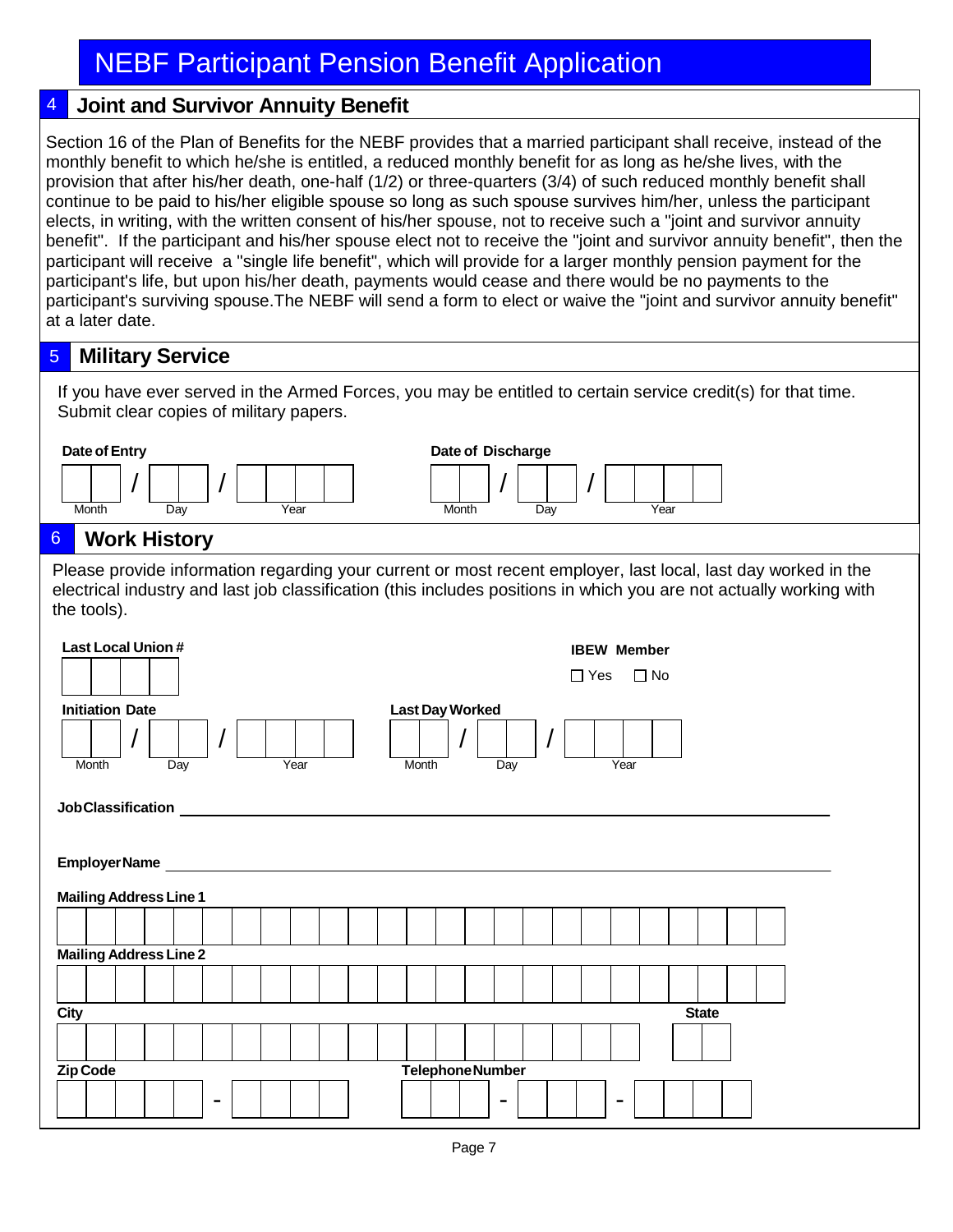# THIS PAGE INTENDED TO BE BLANK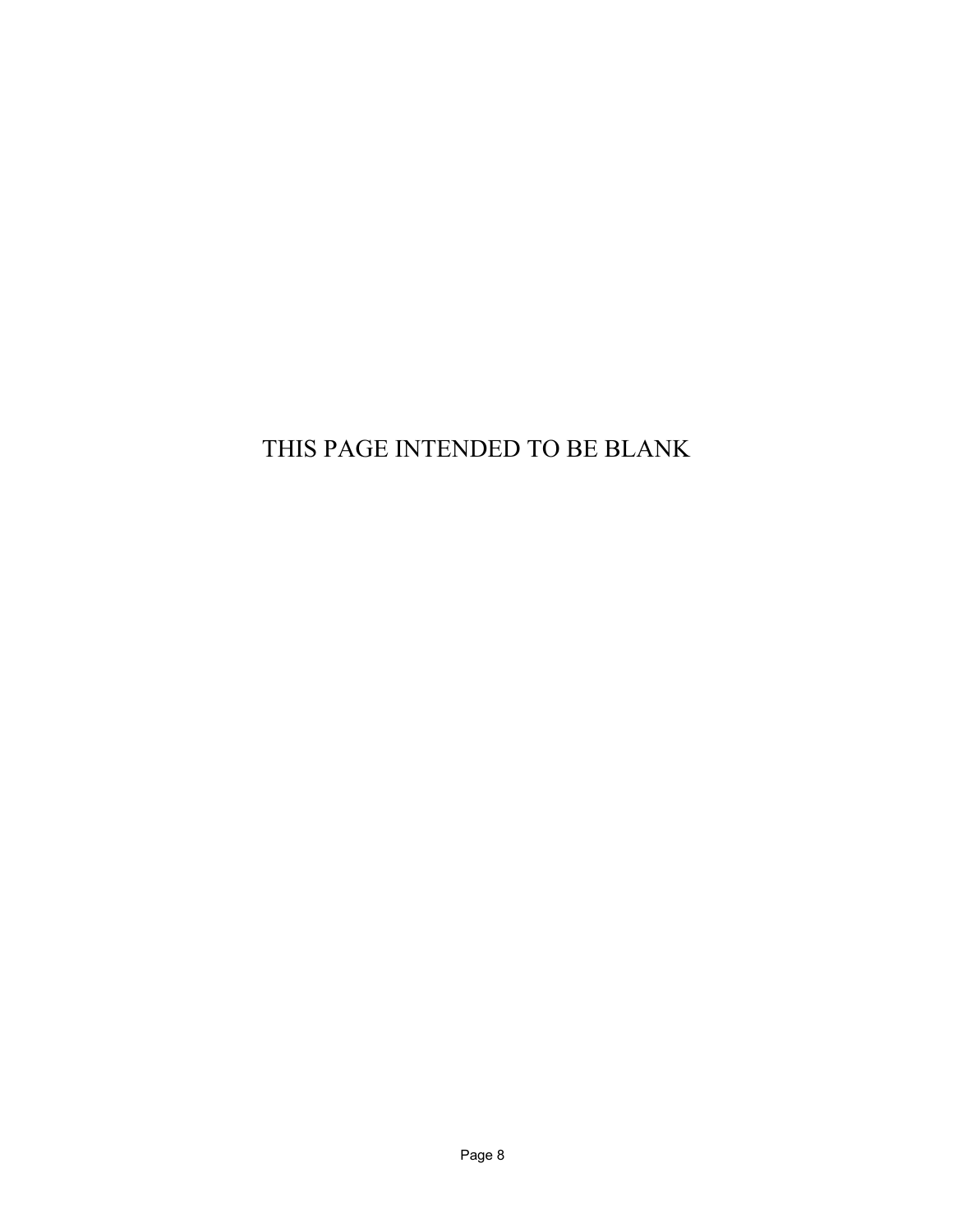The National Electrical Benefit Fund (NEBF) Trustees have adopted a resolution under which all benefit applications received on or after May 1, 2003, will be processed for direct deposit payments exclusively. Therefore, NEBF applicants will be required to receive their monthly benefit payments in the form of direct deposit to a financial institution.

## **Direct Deposit**

**NAME [PLEASE PRINT] PHONE NUMBER**

( )\_\_\_\_\_\_\_\_- \_\_\_\_\_\_\_\_\_\_\_\_

**SOCIAL SECURITY NUMBER**

FINANCIAL INSTITUTION NAME [TRUST ACCOUNTS AND PREPAID BANK ACCOUNTS ARE NOT ACCEPTED]

#### MAILING ADDRESS

| <b>CITY</b> | <b>STATE</b> | ZIP CODE |
|-------------|--------------|----------|

NAME OF ACCOUNT HOLDER [REQUIRED - PRINTED NAME MUST MATCH NAME ON YOUR SOCIAL SECURITY CARD]

#### **IF YOU ARE AN AUTHORIZED POA, CONSERVATOR OR GUARDIAN - INDICATE BESIDE THE PRINTED NAME**

| ABA ROUTING NUMBER (MUST BE 9 DIGITS) |                         |          | ACCOUNT NUMBER (DO NOT INCLUDE THE CHECK NUMBER) |  |
|---------------------------------------|-------------------------|----------|--------------------------------------------------|--|
|                                       | SELECT TYPE OF ACCOUNT: | CHECKING | SAVINGS                                          |  |

I hereby authorize the National Electrical Benefit Fund (NEBF) to initiate credit entries to my account listed above, in the financial institution shown. In the event a credit is made to my account in error, I authorize NEBF to make a correcting entry, provided I am notified of the adjustment. This authorization is to remain in effect until NEBF has received written notification from me terminating it.

**SIGNATURE (REQUIRED): DATE:**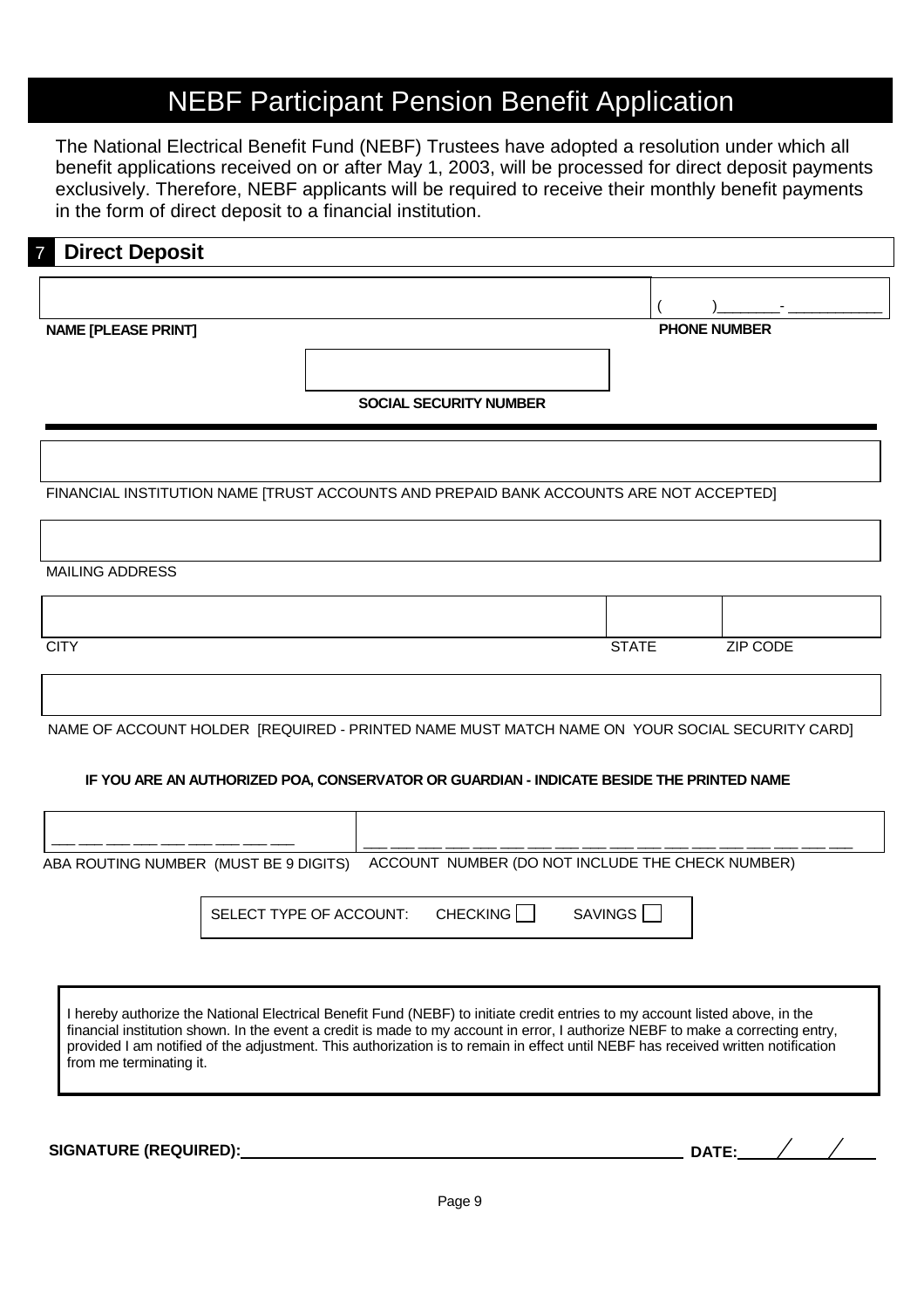# DIRECT DEPOSIT

#### **What is it?**

Direct Deposit is also known as Electronic Funds Transfer (EFT). It is a system in which funds are electronically transferred from one account to another. Your financial institution can be any bank, savings and loan, credit union, or investment firm which is a member of the National Automated Clearing House Association (NACHA) system. Prepaid bank accounts are not accepted.

#### **Is Direct Deposit mandatory?**

Yes. The NEBF Trustees have adopted a resolution under which all benefit applications received on or after May 1, 2003 will be processed for direct deposit payments exclusively. Therefore, NEBF recipients will be required to receive their monthly benefit payments in the form of direct deposit to a financial institution.

#### **What are the advantages?**

It's safe. Because it is an electronic transfer of funds, it eliminates the possibility of mail delays, misdirected mail, or lost or stolen checks.

It's convenient. There is no need to endorse a check. It avoids having to visit the bank to make a deposit, and it eliminates the possibility of holds being placed on checks until they clear.

It's worry-free. It assures that your monthly pension benefit payment will be available to you on the last business day of each month.

#### **How much does it cost?**

It's free! There is no cost to you for this service.

#### **How does it work?**

Every month your NEBF benefit payment is automatically deposited to your account on the last business day of each month. The deposit will be reflected on the statement that you receive from your financial institution. You can just sit back and enjoy your retirement.

#### **What happens if I change banks or my account is compromised?**

Contact our office immediately for a new direct deposit form or you can print a form from the website at www.nebf.com under Plan Documents and Forms. You can mail or fax the new form to our office. For security reasons, financial information cannot be taken by phone.

#### **Can I deposit my monthly benefit into a Trust Account?**

No. The NEBF's general practice and interpretation of the law provide that a participant's payments should only be made to the participant. In particular, Section 206(d)(1) of the Employee Retirement Security Act and Section 401(a)(13)(A) of the Internal Revenue Code prohibit the alienation or assignment of a pension benefit except in rare circumstances which do not appear to be applicable in this situation. As such, the NEBF may not direct payment of your benefit to a trust fund account.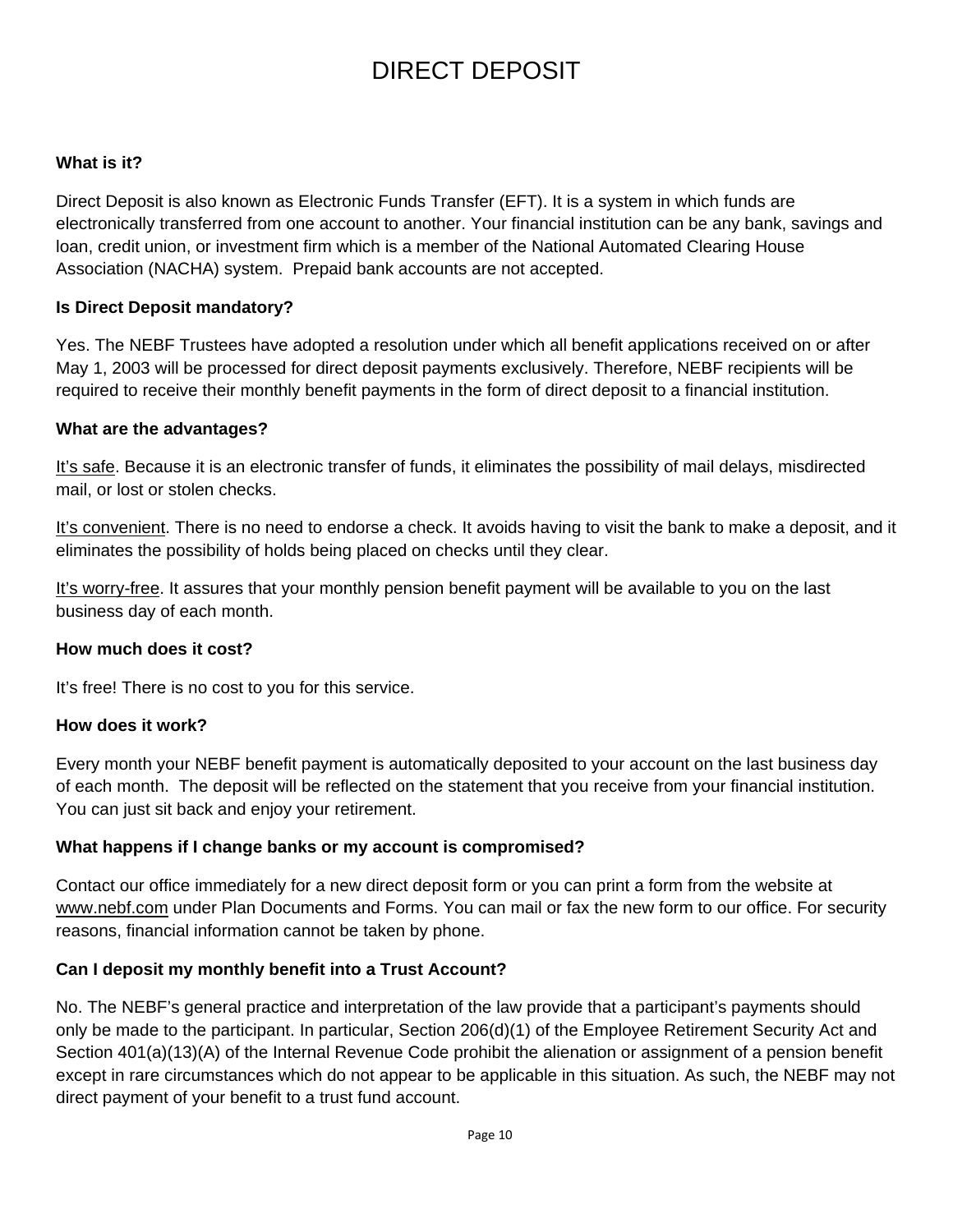## 8 **Signature**

## **Incomplete or inaccurate information may delay the processing of your NEBF Participant Pension Benefit Application.**

I hereby apply for a pension from the National Electrical Benefit Fund. All the information provided in this application is true to the best of my knowledge and belief. I understand that if I make a willfully false or fraudulent statement material to this application, or at any time in the application process, or furnish fraudulent information or proof material to this claim, benefits paid solely on account of my false statement will be denied, suspended or discontinued, and that the Trustees shall have the right to recover any payments made to me because of a false statement. Further, I understand that any false or fraudulent statement made during the application process may subject me to sanctions or prosecution under Federal and State law.



**Signature**

If you are not able to sign, place an (X) mark on the signature line above in the presence of a disinterested party. The witness must sign below and include his or her Social Security Number.

> **Signature of Witness** - - **Social Security Number of Witness**